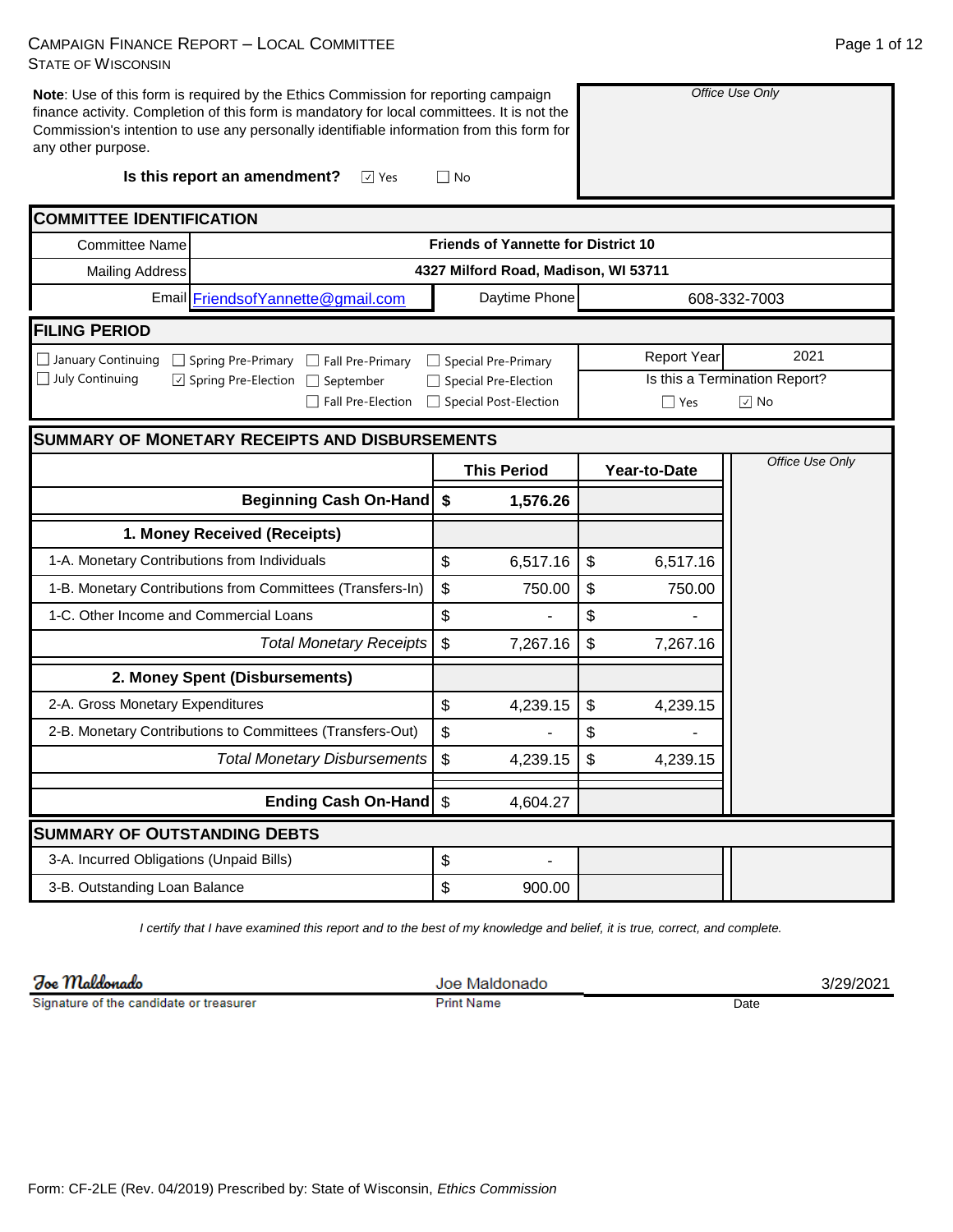# **Income** Schedule 1-A **Monetary Contributions from Individuals (Including Loans from Individuals)** Page 2 of 12

| Date                  | <b>Name</b>                    | <b>Address</b>                 | City               | $\overline{\text{ST}}$ | Zip       | <b>Occupation</b>                            | <b>Comments</b>       | <b>Amount</b> |
|-----------------------|--------------------------------|--------------------------------|--------------------|------------------------|-----------|----------------------------------------------|-----------------------|---------------|
|                       | 1/2/2021 Donna Vukelich-Selva  | 522 Piper Drive                | <b>Madison</b>     | WI                     |           | 53711 educator                               | AB187462178           | 25            |
|                       | 1/3/2021 Claudia Korcarz       | 4105 Iroquois Drive            | <b>Madison</b>     | WI                     |           | 53711 Scientist                              | AB187548295           | 100           |
|                       | 1/3/2021 Mark Golbach          | 5805 Hammersley Road Madison   |                    | WI                     |           | 53711 Not Employed                           | AB187618115           | 50            |
|                       | $1/4/2021$ Dylan Carden        | 5075 County Rd HH              | <b>Barneveld</b>   | WI                     |           | 53507 Teacher                                | AB187864524           | 50            |
|                       | 1/5/2021 Ana Hooker            | 15 S Broom St apt 205          | Madison            | WI                     |           | 53703 SVP Operations                         | AB187994815           | 200           |
|                       | 1/6/2021 Sunshine Jones        | 4333 Crawford Dr               | <b>Madison</b>     | WI                     |           | 53711 Not Employed                           | AB188040073           | 50            |
|                       | 1/8/2021 Steve Stephenson      | 3321 Basil Drive               | <b>Madison</b>     | WI                     |           | 53704 Accountant                             | AB188140449           | 25            |
|                       | 1/12/2021 Amelia Royko         | 6311 Amacher Hollow R Arena    |                    | WI                     |           | 53503 Not Employed                           | AB188632541           | 75            |
|                       | 1/16/2021 Heidi Figueroa Velez | 4327 Milford Road              | <b>Madison</b>     | WI                     |           | 53711 Advocate Forensic Intervic PC-2036     |                       | 90            |
|                       | 1/16/2021 Christine Crawford   | 3850 LADY FERN CT              | <b>VERONA</b>      | WI                     |           | 53593 Admin Ass't                            | AB188907517           | 100           |
|                       | 1/18/2021 Carousel Bayrd       | 4901 Sherwood Rd               | <b>Madison</b>     | WI                     |           | 53711 Attorney                               | AB189157783           | 100           |
|                       | 1/18/2021 Teresa Meyer         | 1315 Whenona Drive             | <b>Madison</b>     | WI                     |           | <b>53711 Nurse</b>                           | AB189160151           | 100           |
|                       | 1/20/2021 Kathy Vertz          | 5305 Odana Rd                  | <b>Madison</b>     | WI                     |           | 53711 Manager Customer Servid PC-6424/8405UV |                       | 50            |
|                       | 1/23/2021 Kimberly Fisher      | 813 Flora Lane                 | <b>Madison</b>     | WI                     |           | 53714 social worker                          | AB189614222           | 50            |
| 1/26/2021 Erin Elliot |                                | 401 Wyalusing Drive            | <b>Madison</b>     | WI                     |           | 53718 Buyer                                  | <b>Venmo Transfer</b> | 20            |
|                       | 1/26/2021 Dave Stacionis       | 135 Westridge Parkway VERONA   |                    | WI                     | 53593 IT  |                                              | AB189806309           | 100           |
|                       | $1/27/2021$ David Hannes       | 2801 Coventry Lane             | Waukesha           | WI                     | 53188 CEO |                                              | AB189895743           | 100           |
|                       | 1/27/2021 Evelyn Cruz          | 699 Hawthorn Drive             | <b>Sun Prairie</b> | WI                     |           | 53590 Non-Profit Manager                     | AB189899074           | 300           |
|                       | 1/28/2021 Christian Albouras   | 2038 RAE LN                    | <b>Madison</b>     | WI                     |           | 53711 Deputy Administrator                   | AB190002440           | 25            |
|                       | 1/29/2021 Sunshine Jones       | 4333 Crawford Dr               | <b>Madison</b>     | WI                     |           | 53711 Not Employed                           | AB190031305           | 25            |
|                       | 1/29/2021 Nicholas Davies      | 3717 Richard St                | <b>Madison</b>     | WI                     |           | 53714 Software Developer                     | AB190085966           | 50            |
|                       | 1/29/2021 Betsy Abramson       | 520 Miller Ave                 | <b>Madison</b>     | WI                     |           | 53704 Not Employed                           | AB190092849           | 50            |
|                       | 1/30/2021 Martha Kemble        | 4211 School Rd                 | <b>Madison</b>     | WI                     |           | 53704 Finance Admin                          | AB190145048           | 50            |
|                       | 2/1/2021 Keith Furman          | 5328 Lake Mendota Driv Madison |                    | WI                     |           | 53705 IT Consultant                          | AB190306728           | 100           |
|                       | 2/3/2021 Jonathan Garber       | 2128 Winnebago St              | <b>Madison</b>     | WI                     |           | 53704 social worker                          | AB190458871           | 25            |
|                       | 2/9/2021 Aissa Olivarez        | 5013 Tokay Blvd                | <b>Madison</b>     | WI                     |           | 53711 Attorney                               | AB190749188           | 25            |
|                       | 2/9/2021 Yolanda Cruz          | 3106 Forest Run Way            | Madison            | WI                     |           | 53704 Accountant                             | AB190762312           | 75            |
|                       | 2/12/2021 Carolyn Konkol       | 1602 Wicklow Way               | <b>Madison</b>     | WI                     |           | 53711 Teacher                                | AB190928598           | 25            |
|                       | 2/12/2021 Mary Mullen          | 4337 Milford Rd                | <b>Madison</b>     | WI                     |           | 53711 Not Employed                           | AB190929429           | 25            |
|                       | $2/12/2021$ Ceri Jenkins       | 4909 WOODBURN DR               | Madison            | WI                     |           | 53711 Co-Managing Director                   | AB190932466           | 25            |
|                       | 2/14/2021 Yannette Cole        | 4327 Milford Road              | <b>Madison</b>     | WI                     |           | 53711 Loan to Campaign                       | PC-8406               | 900           |
|                       | 2/16/2021 Heidi Wegleitner     | 1941 E. Dayton St              | <b>Madison</b>     | WI                     |           | 53704 Attorney                               | AB191178127           | 50            |
|                       | 2/17/2021 Nancy Saiz           | 462 Woodside Ter               | <b>Madison</b>     | WI                     |           | 53711 Community Development AB191231579      |                       | 100           |
|                       | 2/17/2021 Shonita Roach        | 2426 Allied Drive              | <b>Madison</b>     | WI                     |           | 53711 Not Employed                           | AB191232080           | 25            |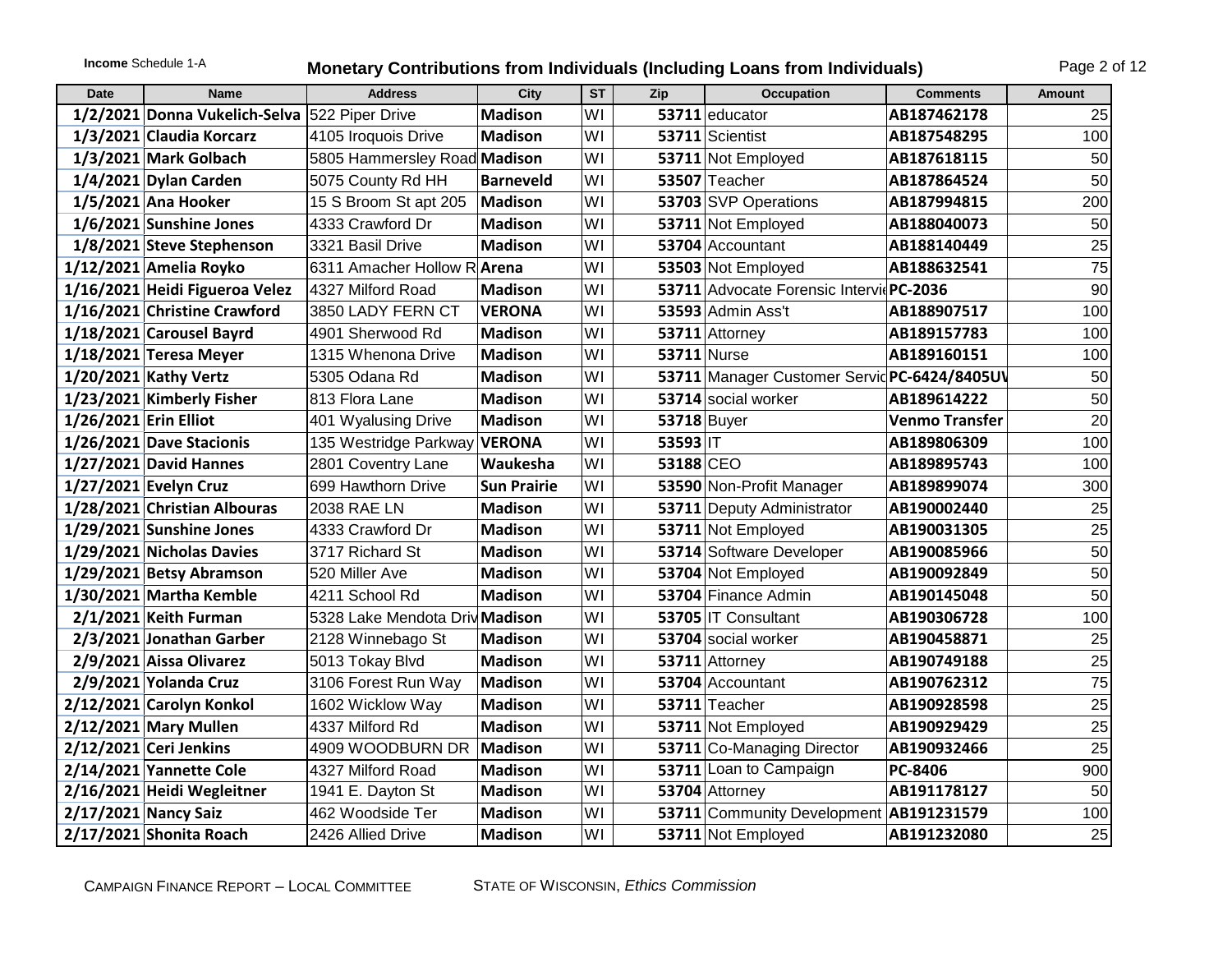# **Income** Schedule 1-A **Monetary Contributions from Individuals (Including Loans from Individuals)** Page 3 of 12

| <b>Date</b>          | <b>Name</b>                                      | <b>Address</b>                     | <b>City</b>    | <b>ST</b>      | Zip                 | <b>Occupation</b>           | <b>Comments</b> | Amount |
|----------------------|--------------------------------------------------|------------------------------------|----------------|----------------|---------------------|-----------------------------|-----------------|--------|
|                      | 2/17/2021 Vicki Alexander                        | 4325 Milford Rd                    | Mady           | WI             |                     | 53711 Clerk IV              | AB191236135     | 10     |
|                      | 2/18/2021 Martha Kemble                          | 4211 School Rd                     | Madison        | WI             |                     | 53704 Finance Admin         | AB191247213     | 25     |
|                      | 2/19/2021 Juan Jose Lopez                        | 2532 Fairfield Pl                  | Madison        | WI             |                     | 53704 Retired               | PC-10350        | 25     |
|                      | 2/21/2021 Charis Zimmick                         | 313 S Washington Ave               | Minneapolis    | <b>MN</b>      |                     | 55415 Attorney              | AB191604672     | 10     |
|                      | 2/26/2021 Judith Skog                            | 626 Orchard Dr                     | Madison        | WI             |                     | 53711 retired               | AB191891046     | 50     |
|                      | 3/2/2021 Linda Ketcham                           | 813 Flora Ln                       | Madison        | WI             |                     | 53714 human services        | AB192179269     | 50     |
|                      | 3/3/2021 Kevin Pomeroy                           | 4129 Iroquois drive                | Madison        | WI             |                     | 53711 Not Employed          | AB192231505     | 25     |
|                      | 3/5/2021 Marc Silberman                          | 317 Glenthistle Ct                 | Madison        | WI             |                     | 53705 Not Employed          | AB192380126     | 100    |
|                      | 3/6/2021 Jesse Pycha-Holst                       | 1312 Jenifer St                    | Madison        | WI             |                     | <b>53703 Realtor</b>        | AB192425768     | 50     |
|                      | $3/7/2021$ Ginger Sands                          | 3085 Hawks Haven Trail Deforest    |                | WI             |                     | 53532 Executive             | AB192461205     | 200    |
|                      | 3/7/2021 Jayne Polelle                           | 4145 Iroquois Dr                   | Madison        | WI             | 53711 RN            |                             | AB192493245     | 100    |
|                      | 3/7/2021 Mary Pustejovsky                        | 7325 Wolverine St                  | Austin         | <b>TX</b>      |                     | 78757 Product Manager       | AB192498572     | 25     |
|                      | 3/8/2021 Sam West                                | 506 S Brooks St                    | Madison        | WI             |                     | 53715 Developer             | AB192546742     | 50     |
|                      | 3/11/2021 Amelia Royko                           | 6311 Amacher Hollow R <b>Arena</b> |                | WI             |                     | 53503 Not Employed          | AB192683971     | 400    |
|                      | 3/13/2021 Gregory Geboski                        | 3629 Napoli Lane #8                | Middleton      | WI             |                     | 53562 Not Employed          | AB192865288     | 15     |
|                      | 3/13/2021 Marsha Rummel                          | 1029 Spaight St                    | Madison        | WI             |                     | 53703 Revenue Agent         | AB192868712     | 25     |
|                      | 3/13/2021 Arden Rice                             | 3821 Clover Ln                     | Madison        | WI             |                     | 53714 Systems Analyst       | AB192868840     | 25     |
|                      | 3/13/2021 Ronald Rosenberry Ch 6521 Westin Drive |                                    | Madison        | WI             |                     | 53719 facilities programmer | AB192868876     | 20     |
|                      | $3/13/2021$ Charlie Ryan                         | 649 Tamarack Way                   | <b>VERONA</b>  | WI             |                     | 53593 Regional Director     | AB192870007     | 10     |
|                      | 3/14/2021 Ashley Hudson                          | 1103 Gilson St.                    | Madison        | WI             |                     | 53715 Organizer             | AB192872440     | 5      |
|                      | 3/14/2021 Veronica Figueroa                      | 3709 School Rd                     | Madison        | WI             |                     | 53704 Self employee         | AB192922257     | 50     |
|                      | 3/15/2021 Bianca Tomasini                        | 4926 odana Rd                      | Madison        | WI             |                     | 53711 Scientist             | AB192989900     | 25     |
|                      | 3/16/2021 Sandi Reinardy                         | 5328 Lake Mendota Driv Madison     |                | WI             |                     | 53705 Not Employed          | AB193010604     | 25     |
|                      | 3/16/2021 Molly Dolezalek                        | 934 Pontiac Trail                  | Madison        | WI             | 53711 RN            |                             | AB193047614     | 25     |
|                      | 3/17/2021 Jacob Winkler                          | 5306 Barton Rd                     | Madison        | WI             | $53711$  T          |                             | AB193121633     | 100    |
|                      | 3/17/2021 Amy Noble                              | 25 Hiawatha Circle                 | Madison        | WI             |                     | 53711 social worker         | AB193122216     | 100    |
|                      | 3/17/2021 Samara Frame                           | 104 Holiday Ct                     | <b>VERONA</b>  | WI             | 53593 Arts          |                             | AB193122948     | 50     |
|                      | 3/17/2021 Mary Mullen                            | 4337 Milford Rd.                   | Madison        | WI             |                     | 53711 Not Employed          | AB193123023     | 100    |
|                      | 3/17/2021 Kimberly Fisher                        | 813 Flora Lane                     | Madison        | WI             |                     | 53714 social worker         | AB193123147     | 50     |
| 3/17/2021 Lee Alliet |                                                  | 4737 Sherwood Road                 | Madison        | WI             |                     | 53711 educator              | AB193123448     | 25     |
|                      | 3/17/2021 Shonita Roach                          | 2426 Allied Drive Apt.4            | Madison        | WI             |                     | 53711 Not Employed          | AB193123781     | 100    |
|                      | 3/17/2021 Max Puchalsky                          | 2420 Center Ave.                   | <b>Madison</b> | W <sub>l</sub> |                     | 53704 Creative Director     | AB193124123     | 50     |
|                      | 3/17/2021 Joe Maldonado                          | 4610 New Freedom Lan Fitchburg     |                | WI             |                     | 53711 Manager               | AB193124463     | 50     |
|                      | $3/17/2021$ Beau Borealis                        | 2420 Center Ave                    | Madison        | WI             | <b>53704</b> Artist |                             | AB193125616     | 10     |
|                      | 3/17/2021 Leslie McAllister                      | 100 Lakewood Gardens Madison       |                | WI             |                     | 53704 social worker         | AB193131477     | 50     |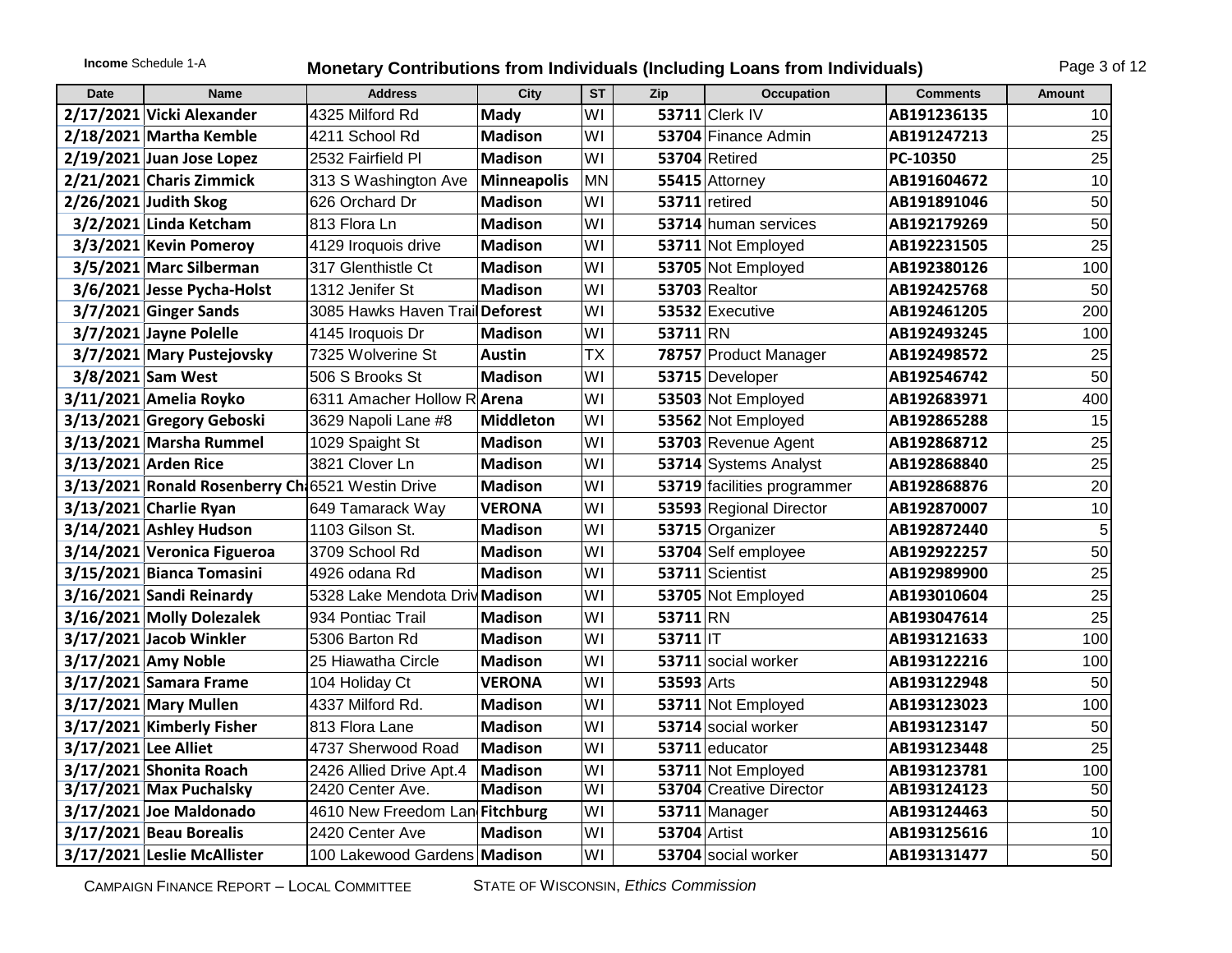|                      | <b>Income Schedule 1-A</b>    |                                                           |                  |           |          | Monetary Contributions from Individuals (Including Loans from Individuals) |                 | Page 4 of 12 |
|----------------------|-------------------------------|-----------------------------------------------------------|------------------|-----------|----------|----------------------------------------------------------------------------|-----------------|--------------|
| Date                 | <b>Name</b>                   | <b>Address</b>                                            | City             | <b>ST</b> | Zip      | <b>Occupation</b>                                                          | <b>Comments</b> | Amount       |
|                      | 3/17/2021 Michael Johnson     | 2120 S 19th Avenue                                        | <b>Broadview</b> | IL        |          | 60155 Specialist                                                           | AB193088076     | 500          |
|                      |                               | 3/17/2021 Nathan Royko Maurer 6311 Amacher Hollow R Arena |                  | WI        |          | 53503 IT Manager                                                           | AB193140146     | 500          |
|                      | $3/18/2021$ Neil Rainford     | 5514 Barton Rd                                            | Madison          | WI        |          | 53711 Union Advocate                                                       | AB193170248     |              |
|                      | 3/19/2021 Amanda Hall         | 6925 Littlemore Drive 10 Madison                          |                  | WI        |          | 53718 Executive Director                                                   | AB193239171     | 25           |
|                      | $3/21/2021$ Juan Jose Lopez   | 2532 Fairfield Pl                                         | Madison          | WI        |          | 53704 Retired                                                              | PC-10367        | 25           |
|                      | 3/21/2021 Timothe Catlin      | 4917 Sherwood Road                                        | Madison          | WI        |          | 53711 Audio engineer                                                       | AB193369293     | 10           |
|                      | 3/21/2021 Gregory Gelembiuk   | 1207 Jenifer St                                           | Madison          | lWI       |          | 53703 Research Assistant                                                   | AB193410554     | 20           |
|                      | 3/22/2021 Jonathan Stenger    | 4217 Waban Hill                                           | Madison          | WI        |          | 53711 Vice President for Externa AB193456859                               |                 | 50           |
| 3/22/2021 Judy Reed  |                               | 4001 Hiawatha Dr.                                         | Madison          | WI        |          | 53711 Retired Director Program   AB193458416                               |                 | 50           |
|                      | The Wisconsin                 |                                                           |                  |           |          |                                                                            |                 |              |
|                      | $2/2/2021 -$ Working Families |                                                           |                  |           |          | In Kind Contribution IK-                                                   |                 |              |
| 3/22/2021 Party Pack |                               | 413 N 2nd St, Suite 125 Milwaukee                         |                  | WI        | 53203 02 |                                                                            | <b>Texting</b>  | 137.16       |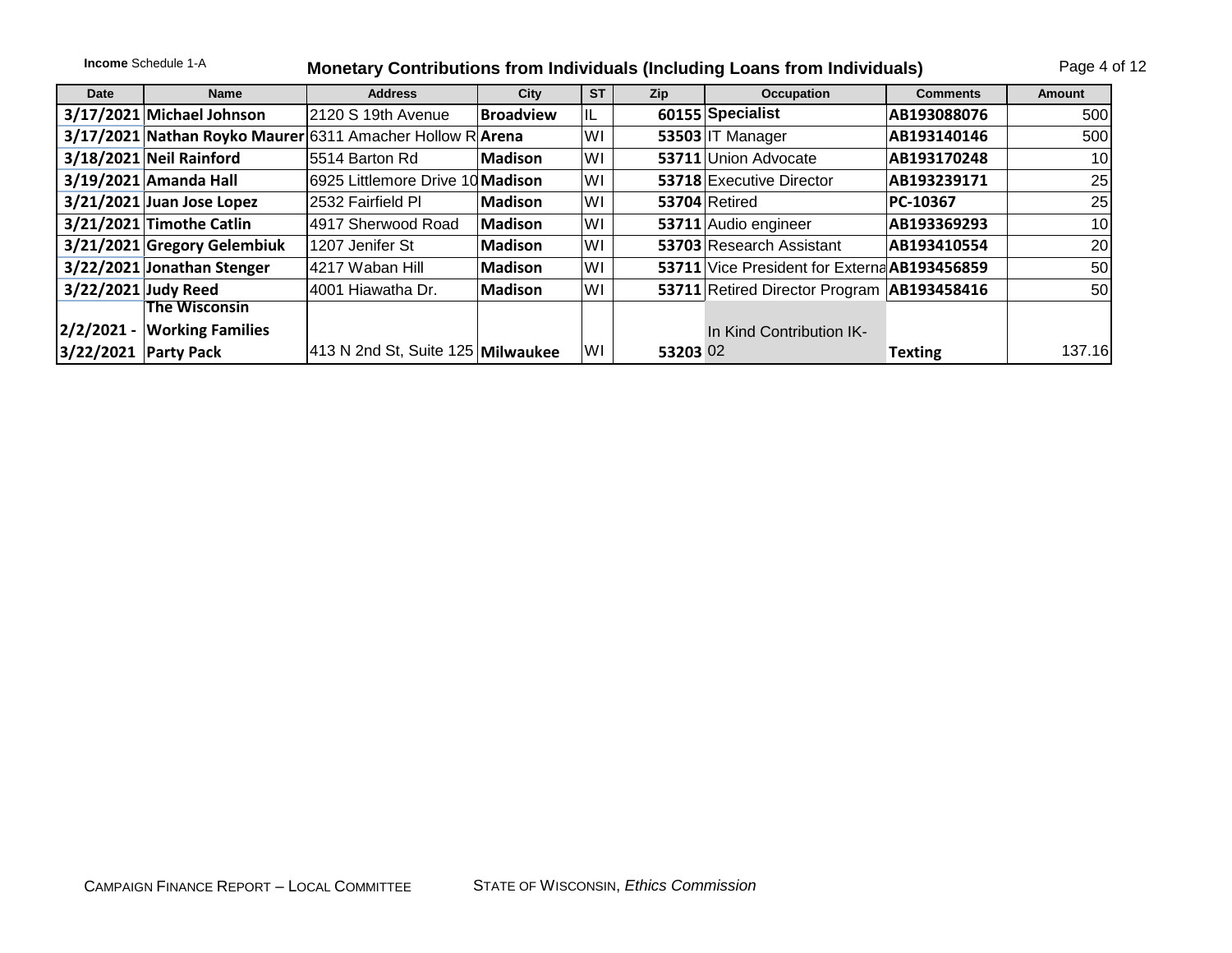|      | <b>Income</b> Schedule 1-B<br><b>Monetary Contributions from Committees (Transfers-In)</b> |                     |                |           |            |                                |               |  |  |
|------|--------------------------------------------------------------------------------------------|---------------------|----------------|-----------|------------|--------------------------------|---------------|--|--|
| Date | <b>Committee Name</b>                                                                      | <b>Address</b>      | City           | <b>ST</b> | <b>Zip</b> | <b>Comments</b>                | <b>Amount</b> |  |  |
|      | 2/6/2021 Grant For Madison                                                                 | 3930 Anchor Dr      | <b>Madison</b> | lwı       |            | 53714 PC-1016                  | 100I          |  |  |
|      | 2/6/2021 Progressive Dane                                                                  | <b>PO Box 1222</b>  | <b>Madison</b> | l WI      |            | 53701 PC-1118                  | 150I          |  |  |
|      | 3/1/2021 Blacks for Political and Social Action (BPSA)                                     | 13 Esther Ct        | <b>Madison</b> | lwı       |            | 53714 PC-6022                  | 200           |  |  |
|      | 3/8/2021 Tyson For Alder                                                                   | 2630 S Stoughton Rd | Madison        | lwı       |            | 53716 AB192511133 - Correction | 100           |  |  |
|      | 3/21/2021 WI People Conference 500380EB AFSCME                                             | <b>PO BOX 8003</b>  | Madison        | WI        |            | 53708 CK-6006                  | 200           |  |  |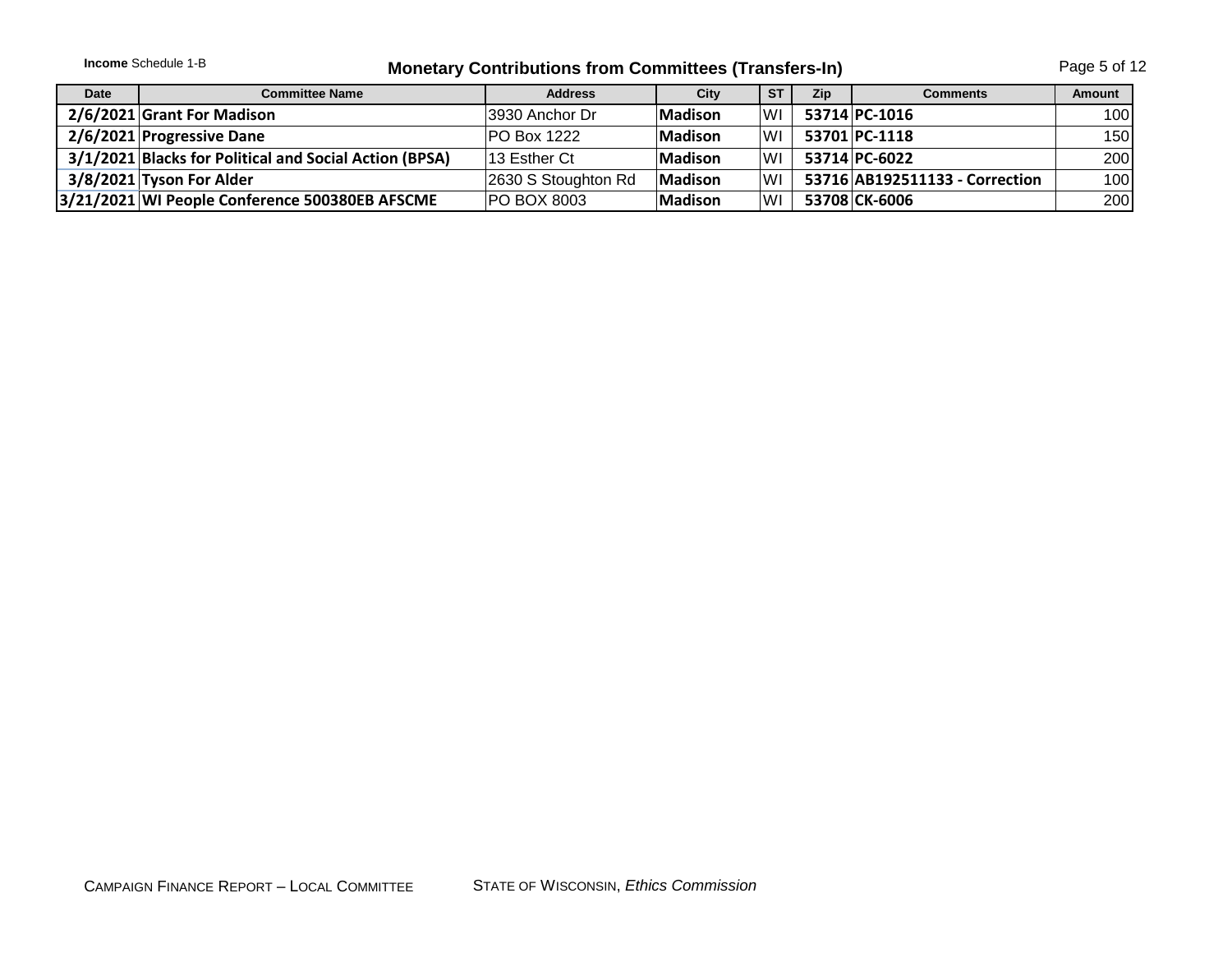|                   | Disbursements Schedule 2-A |                | <b>Gross Monetary Expenditures</b> |           |          |                              |                 | Page 6 of 12 |
|-------------------|----------------------------|----------------|------------------------------------|-----------|----------|------------------------------|-----------------|--------------|
| <b>Date</b>       | <b>Name</b>                | <b>Address</b> | City                               | <b>ST</b> | Zip      | <b>Purpose</b>               | <b>Comments</b> | Amount       |
| 1/2/2021 ActBlue  |                            | PO Box 441146  | Somerville                         |           | MA 02144 | Platform Fee                 | AB187462178     | 0.99         |
| 1/3/2021 ActBlue  |                            | PO Box 441146  | Somerville                         |           | MA 02144 | Platform Fee                 | AB187548295     | 3.95         |
| 1/3/2021 ActBlue  |                            | PO Box 441146  | Somerville                         |           | MA 02144 | <b>Platform Fee</b>          | AB187618115     | 1.98         |
| 1/4/2021 ActBlue  |                            | PO Box 441146  | Somerville                         |           | MA 02144 | <b>Platform Fee</b>          | AB187864524     | 1.98         |
| 1/5/2021 ActBlue  |                            | PO Box 441146  | Somerville                         |           | MA 02144 | <b>Platform Fee</b>          | AB187994815     | 7.9          |
| 1/6/2021 ActBlue  |                            | PO Box 441146  | Somerville                         |           | MA 02144 | <b>Platform Fee</b>          | AB188040073     | 1.98         |
| 1/8/2021 ActBlue  |                            | PO Box 441146  | Somerville                         |           | MA 02144 | <b>Platform Fee</b>          | AB188140449     | 0.99         |
| 1/12/2021 ActBlue |                            | PO Box 441146  | Somerville                         |           | MA 02144 | <b>Platform Fee</b>          | AB188632541     | 2.97         |
| 1/16/2021 ActBlue |                            | PO Box 441146  | Somerville                         |           | MA 02144 | <b>Platform Fee</b>          | AB188907517     | 3.95         |
| 1/18/2021 ActBlue |                            | PO Box 441146  | Somerville                         |           | MA 02144 | Platform Fee                 | AB189157783     | 3.95         |
| 1/18/2021 ActBlue |                            | PO Box 441146  | Somerville                         |           | MA 02144 | Platform Fee                 | AB189160151     | 3.95         |
| 1/23/2021 ActBlue |                            | PO Box 441146  | Somerville                         |           | MA 02144 | Platform Fee                 | AB189614222     | 1.98         |
| 1/26/2021 ActBlue |                            | PO Box 441146  | Somerville                         |           | MA 02144 | Platform Fee                 | AB189806309     | 3.95         |
| 1/27/2021 ActBlue |                            | PO Box 441146  | Somerville                         |           | MA 02144 | Platform Fee                 | AB189895743     | 3.95         |
| 1/27/2021 ActBlue |                            | PO Box 441146  | Somerville                         |           | MA 02144 | <b>Platform Fee</b>          | AB189899074     | 11.85        |
| 1/28/2021 ActBlue |                            | PO Box 441146  | Somerville                         |           | MA 02144 | <b>Platform Fee</b>          | AB190002440     | 0.99         |
| 1/29/2021 ActBlue |                            | PO Box 441146  | Somerville                         |           | MA 02144 | <b>Platform Fee</b>          | AB190031305     | 0.99         |
| 1/29/2021 ActBlue |                            | PO Box 441146  | Somerville                         |           | MA 02144 | <b>Platform Fee</b>          | AB190085966     | 1.98         |
| 1/29/2021 ActBlue |                            | PO Box 441146  | Somerville                         |           | MA 02144 | Platform Fee                 | AB190092849     | 1.98         |
| 1/30/2021 ActBlue |                            | PO Box 441146  | Somerville                         |           | MA 02144 | <b>Platform Fee</b>          | AB190145048     | 1.98         |
| 2/1/2021 ActBlue  |                            | PO Box 441146  | Somerville                         |           | MA 02144 | <b>Platform Fee</b>          | AB190306728     | 3.95         |
| 2/3/2021 ActBlue  |                            | PO Box 441146  | Somerville                         |           | MA 02144 | Platform Fee                 | AB190458871     | 0.99         |
| 2/9/2021 ActBlue  |                            | PO Box 441146  | Somerville                         |           | MA 02144 | <b>Platform Fee</b>          | AB190749188     | 0.99         |
| 2/9/2021 ActBlue  |                            | PO Box 441146  | Somerville                         |           | MA 02144 | <b>Platform Fee</b>          | AB190762312     | 2.97         |
| 2/12/2021 ActBlue |                            | PO Box 441146  | Somerville                         |           | MA 02144 | <b>Platform Fee</b>          | AB190928598     | 0.99         |
| 2/12/2021 ActBlue |                            | PO Box 441146  | Somerville                         |           | MA 02144 | <b>Platform Fee</b>          | AB190929429     | 0.99         |
| 2/12/2021 ActBlue |                            | PO Box 441146  | Somerville                         |           | MA 02144 | <b>Platform Fee</b>          | AB190932466     | 0.99         |
| 2/16/2021 ActBlue |                            | PO Box 441146  | Somerville                         |           | MA 02144 | <b>Platform Fee</b>          | AB191178127     | 1.98         |
| 2/17/2021 ActBlue |                            | PO Box 441146  | Somerville                         |           | MA 02144 | Platform Fee                 | AB191231579     | 3.95         |
| 2/17/2021 ActBlue |                            | PO Box 441146  | Somerville                         |           | MA 02144 | <b>Platform Fee</b>          | AB191232080     | 0.99         |
| 2/17/2021 ActBlue |                            | PO Box 441146  | Somerville                         |           | MA 02144 | <b>Platform Fee</b>          | AB191236135     | 0.4          |
| 2/18/2021 ActBlue |                            | PO Box 441146  | Somerville                         |           | MA 02144 | <b>Platform Fee</b>          | AB191247213     | 0.99         |
|                   | 2/19/2021 Make Stickers    | 8061 186th St  | <b>Tinley Park</b>                 | IL.       | 60487    | Yard Signs - Sticker: EXP-05 |                 | 133.77       |
| 2/21/2021 ActBlue |                            | PO Box 441146  | Somerville                         |           | MA 02144 | Platform Fee                 | AB191604672     | 0.4          |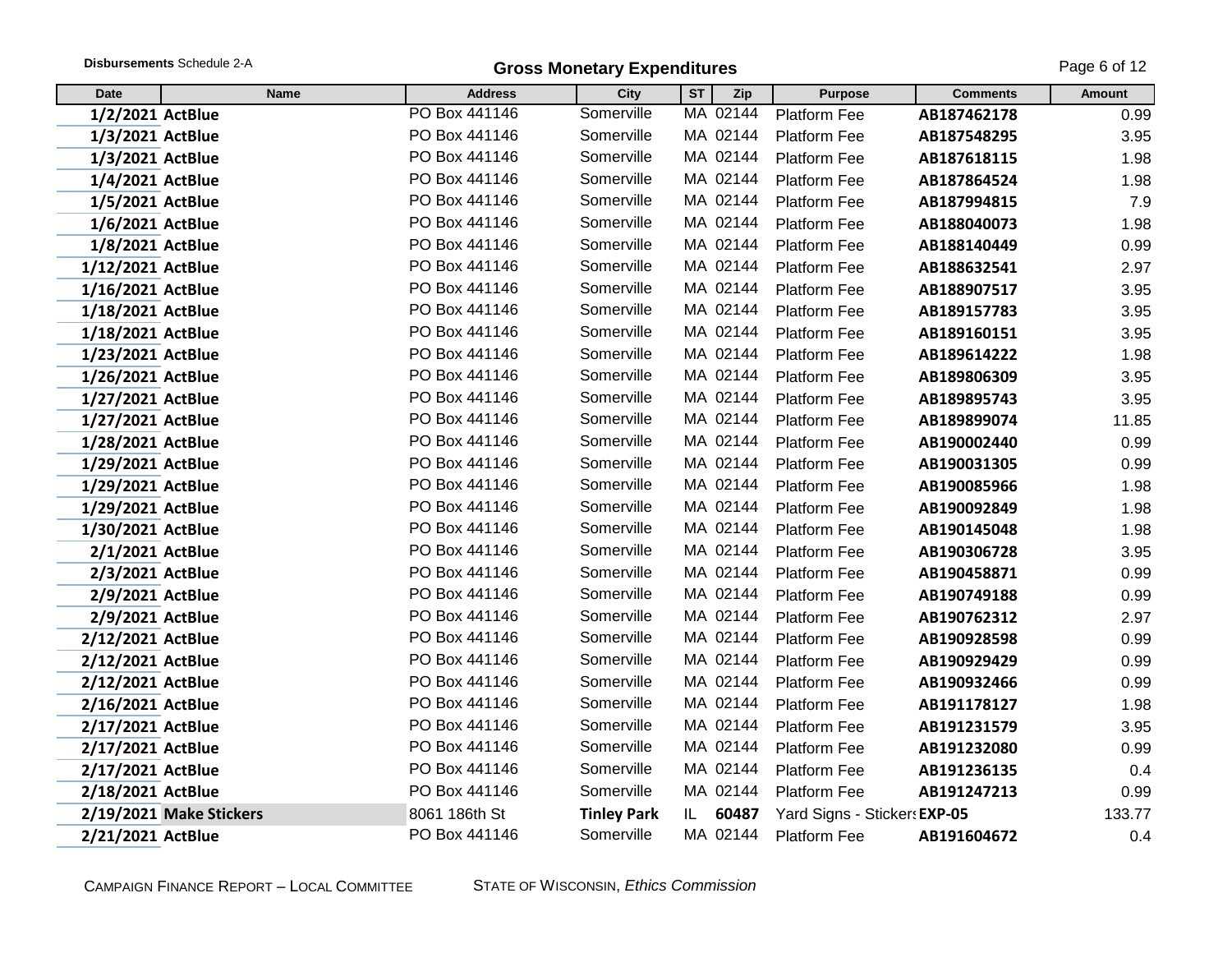|                   | Disbursements Schedule 2-A<br><b>Gross Monetary Expenditures</b> |                    |                |           |          |                     |                 |         |  |
|-------------------|------------------------------------------------------------------|--------------------|----------------|-----------|----------|---------------------|-----------------|---------|--|
| <b>Date</b>       | <b>Name</b>                                                      | <b>Address</b>     | <b>City</b>    | <b>ST</b> | Zip      | <b>Purpose</b>      | <b>Comments</b> | Amount  |  |
| 2/26/2021 ActBlue |                                                                  | PO Box 441146      | Somerville     |           | MA 02144 | Platform Fee        | AB191891046     | 1.98    |  |
|                   | 3/1/2021 Budget Signs & Specialties                              | 2225 Industrial Dr | <b>Madison</b> | WI        |          | 53713 Yard Signs    | <b>EXP-06</b>   | 1220.64 |  |
| 3/2/2021 ActBlue  |                                                                  | PO Box 441146      | Somerville     |           | MA 02144 | <b>Platform Fee</b> | AB192179269     | 1.98    |  |
| 3/3/2021 ActBlue  |                                                                  | PO Box 441146      | Somerville     |           | MA 02144 | <b>Platform Fee</b> | AB192231505     | 0.99    |  |
| 3/5/2021 ActBlue  |                                                                  | PO Box 441146      | Somerville     |           | MA 02144 | Platform Fee        | AB192380126     | 3.95    |  |
| 3/6/2021 ActBlue  |                                                                  | PO Box 441146      | Somerville     |           | MA 02144 | <b>Platform Fee</b> | AB192425768     | 1.98    |  |
| 3/7/2021 ActBlue  |                                                                  | PO Box 441146      | Somerville     |           | MA 02144 | <b>Platform Fee</b> | AB192461205     | 7.9     |  |
| 3/7/2021 ActBlue  |                                                                  | PO Box 441146      | Somerville     |           | MA 02144 | Platform Fee        | AB192493245     | 3.95    |  |
| 3/7/2021 ActBlue  |                                                                  | PO Box 441146      | Somerville     |           | MA 02144 | <b>Platform Fee</b> | AB192498572     | 0.99    |  |
| 3/8/2021 ActBlue  |                                                                  | PO Box 441146      | Somerville     |           | MA 02144 | <b>Platform Fee</b> | AB192511133     | 3.95    |  |
| 3/8/2021 ActBlue  |                                                                  | PO Box 441146      | Somerville     |           | MA 02144 | <b>Platform Fee</b> | AB192546742     | 1.98    |  |
| 3/11/2021 ActBlue |                                                                  | PO Box 441146      | Somerville     |           | MA 02144 | Platform Fee        | AB192683971     | 15.8    |  |
| 3/13/2021 ActBlue |                                                                  | PO Box 441146      | Somerville     |           | MA 02144 | Platform Fee        | AB192865288     | 0.6     |  |
| 3/13/2021 ActBlue |                                                                  | PO Box 441146      | Somerville     |           | MA 02144 | Platform Fee        | AB192868712     | 0.99    |  |
| 3/13/2021 ActBlue |                                                                  | PO Box 441146      | Somerville     |           | MA 02144 | <b>Platform Fee</b> | AB192868840     | 0.99    |  |
| 3/13/2021 ActBlue |                                                                  | PO Box 441146      | Somerville     |           | MA 02144 | <b>Platform Fee</b> | AB192868876     | 0.79    |  |
| 3/13/2021 ActBlue |                                                                  | PO Box 441146      | Somerville     |           | MA 02144 | <b>Platform Fee</b> | AB192870007     | 0.4     |  |
| 3/14/2021 ActBlue |                                                                  | PO Box 441146      | Somerville     |           | MA 02144 | Platform Fee        | AB192872440     | 0.2     |  |
| 3/14/2021 ActBlue |                                                                  | PO Box 441146      | Somerville     |           | MA 02144 | Platform Fee        | AB192922257     | 1.98    |  |
| 3/15/2021 ActBlue |                                                                  | PO Box 441146      | Somerville     |           | MA 02144 | Platform Fee        | AB192989900     | 0.99    |  |
| 3/16/2021 ActBlue |                                                                  | PO Box 441146      | Somerville     |           | MA 02144 | <b>Platform Fee</b> | AB193010604     | 0.99    |  |
| 3/16/2021 ActBlue |                                                                  | PO Box 441146      | Somerville     |           | MA 02144 | <b>Platform Fee</b> | AB193047614     | 0.99    |  |
|                   | 3/17/2021 Wells Print and Digital Services                       | 3121 Watford Way   | <b>Madison</b> | WI        |          | 53713 Door Lit      | <b>EXP-07</b>   | 116.99  |  |
| 3/17/2021 ActBlue |                                                                  | PO Box 441146      | Somerville     |           | MA 02144 | Platform Fee        | AB193088076     | 19.75   |  |
| 3/17/2021 ActBlue |                                                                  | PO Box 441146      | Somerville     |           | MA 02144 | Platform Fee        | AB193121633     | 3.95    |  |
| 3/17/2021 ActBlue |                                                                  | PO Box 441146      | Somerville     |           | MA 02144 | <b>Platform Fee</b> | AB193122216     | 3.95    |  |
| 3/17/2021 ActBlue |                                                                  | PO Box 441146      | Somerville     |           | MA 02144 | Platform Fee        | AB193122948     | 1.98    |  |
| 3/17/2021 ActBlue |                                                                  | PO Box 441146      | Somerville     |           | MA 02144 | Platform Fee        | AB193123023     | 3.95    |  |
| 3/17/2021 ActBlue |                                                                  | PO Box 441146      | Somerville     |           | MA 02144 | Platform Fee        | AB193123147     | 1.98    |  |
| 3/17/2021 ActBlue |                                                                  | PO Box 441146      | Somerville     |           | MA 02144 | Platform Fee        | AB193123448     | 0.99    |  |
| 3/17/2021 ActBlue |                                                                  | PO Box 441146      | Somerville     |           | MA 02144 | Platform Fee        | AB193123781     | 3.95    |  |
| 3/17/2021 ActBlue |                                                                  | PO Box 441146      | Somerville     |           | MA 02144 | Platform Fee        | AB193124123     | 1.98    |  |
| 3/17/2021 ActBlue |                                                                  | PO Box 441146      | Somerville     |           | MA 02144 | Platform Fee        | AB193124463     | 1.98    |  |
| 3/17/2021 ActBlue |                                                                  | PO Box 441146      | Somerville     |           | MA 02144 | <b>Platform Fee</b> | AB193125616     | 0.4     |  |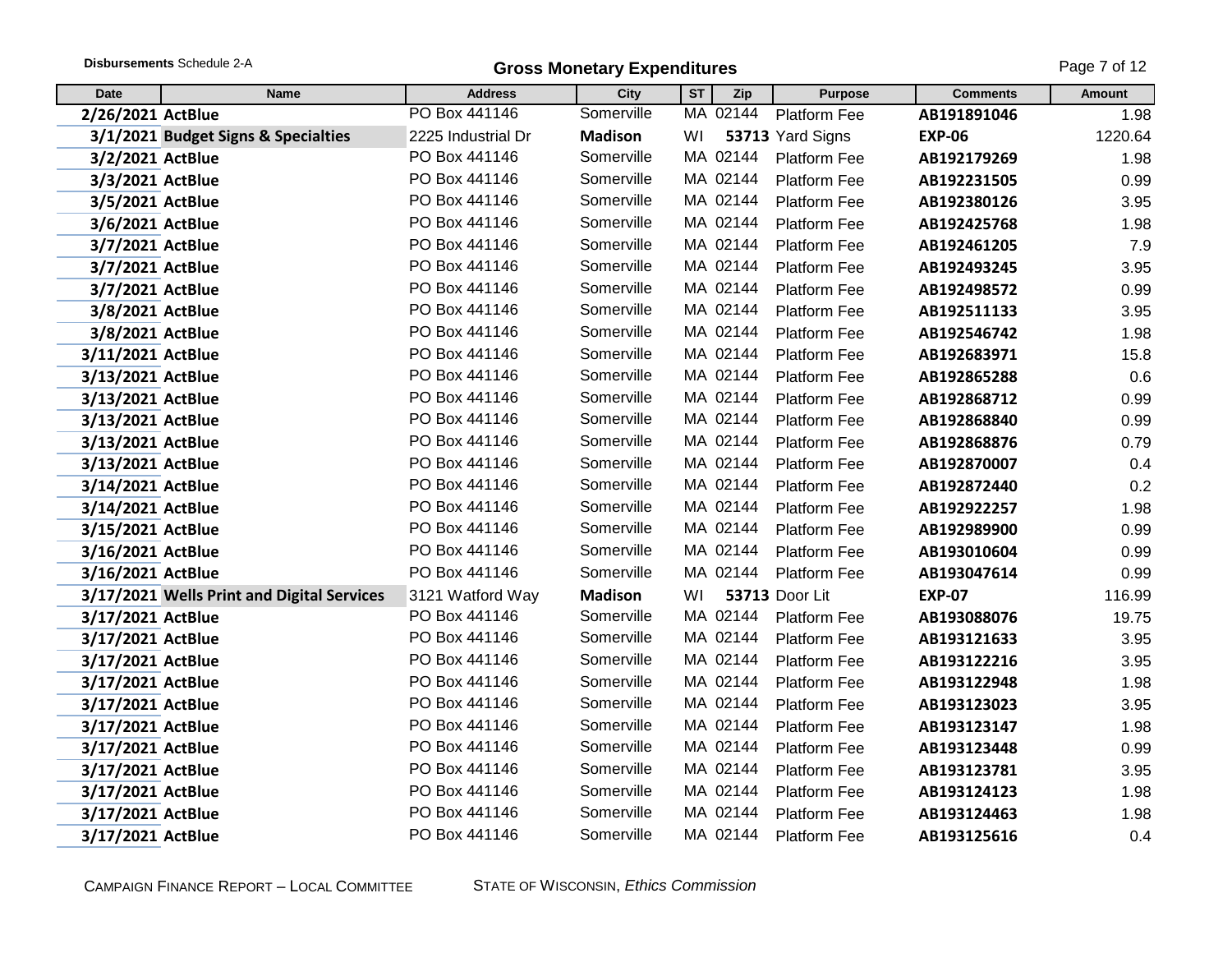|                   | <b>Disbursements Schedule 2-A</b>          |                                   | <b>Gross Monetary Expenditures</b> |           |            |                               |                    | Page 8 of 12 |
|-------------------|--------------------------------------------|-----------------------------------|------------------------------------|-----------|------------|-------------------------------|--------------------|--------------|
| Date              | <b>Name</b>                                | <b>Address</b>                    | City                               | <b>ST</b> | <b>Zip</b> | <b>Purpose</b>                | <b>Comments</b>    | Amount       |
| 3/17/2021 ActBlue |                                            | PO Box 441146                     | Somerville                         |           | MA 02144   | <b>Platform Fee</b>           | AB193131477        | 1.98         |
| 3/17/2021 ActBlue |                                            | PO Box 441146                     | Somerville                         |           | MA 02144   | <b>Platform Fee</b>           | AB193140146        | 19.75        |
| 3/18/2021 ActBlue |                                            | PO Box 441146                     | Somerville                         |           | MA 02144   | <b>Platform Fee</b>           | AB193170248        | 0.4          |
| 3/19/2021 ActBlue |                                            | PO Box 441146                     | Somerville                         |           | MA 02144   | <b>Platform Fee</b>           | AB193239171        | 0.99         |
| 3/21/2021 ActBlue |                                            | PO Box 441146                     | Somerville                         |           | MA 02144   | <b>Platform Fee</b>           | AB193369293        | 0.4          |
| 3/21/2021 ActBlue |                                            | PO Box 441146                     | Somerville                         |           | MA 02144   | Platform Fee                  | AB193410554        | 0.79         |
|                   | 3/22/2021 Wells Print and Digital Services | 3121 Watford Way                  | <b>Madison</b>                     | WI        |            | <b>53713 Mailer - Wk 0322</b> | <b>EXP-08</b>      | 2418.27      |
| 3/22/2021 ActBlue |                                            | PO Box 441146                     | Somerville                         |           | MA 02144   | <b>Platform Fee</b>           | AB193456859        | 1.98         |
| 3/22/2021 ActBlue |                                            | PO Box 441146                     | Somerville                         |           | MA 02144   | Platform Fee                  | AB193458416        | 1.98         |
| $2/2/2021 -$      | The Wisconsin Working Families             |                                   |                                    |           |            |                               | In Kind            |              |
| 3/22/2021         | <b>Party Pack</b>                          | 413 N 2nd St, Suite 125 Milwaukee |                                    | WI        |            | 53203 Texting                 | Contribution IK-02 | 137.16       |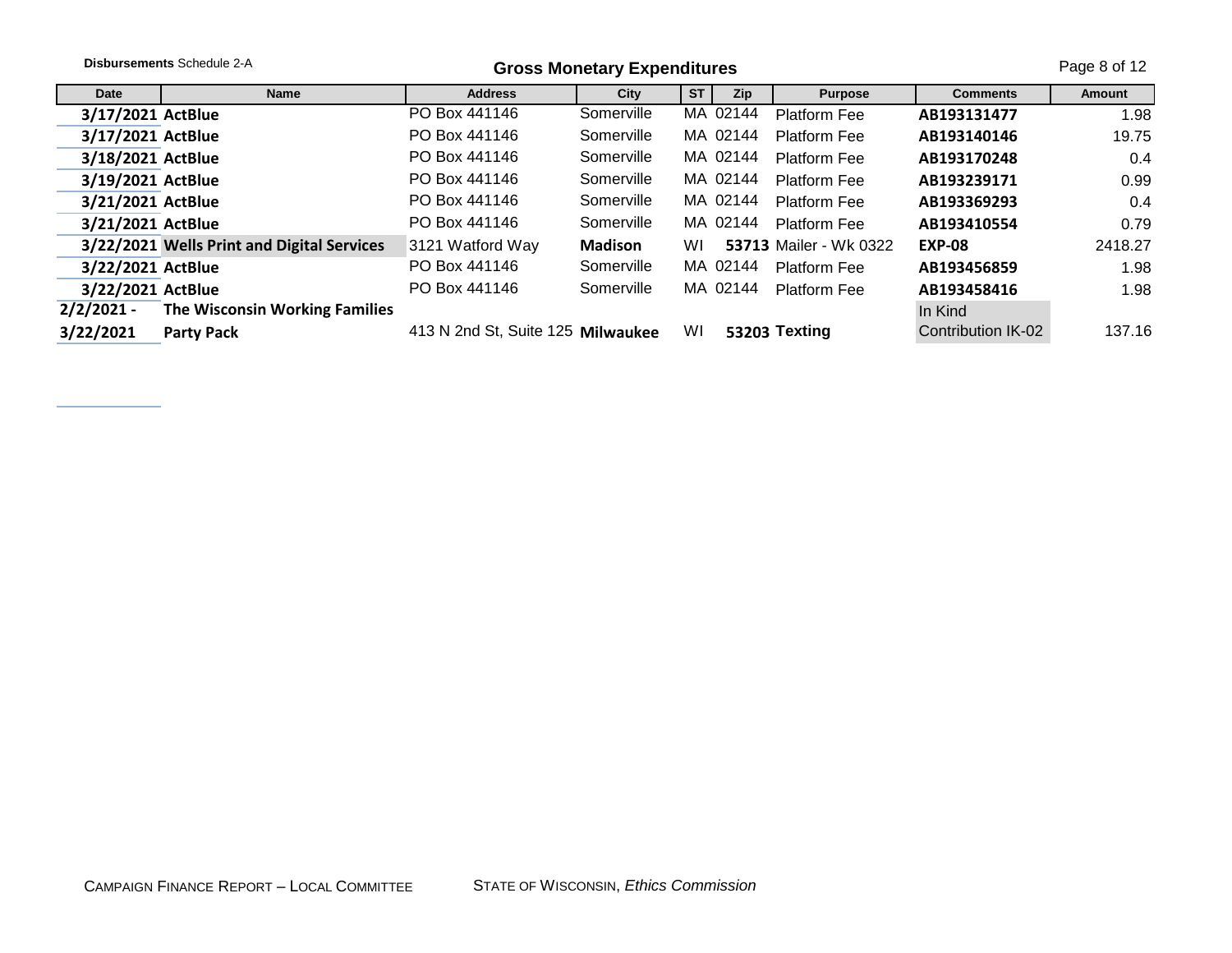| <b>Income Schedule 1-C</b> |  |
|----------------------------|--|
|----------------------------|--|

## **In the Income and Commercial Loans Commercial Loans** Page 9 of 12

|  | Date | <b>Name</b> | <b>Address</b> | Citv | $\cdots$ | Zıp | $\lambda$ n for Income<br>Rea<br>. . | <b>Comments</b> | <b>Amoun</b> |
|--|------|-------------|----------------|------|----------|-----|--------------------------------------|-----------------|--------------|
|--|------|-------------|----------------|------|----------|-----|--------------------------------------|-----------------|--------------|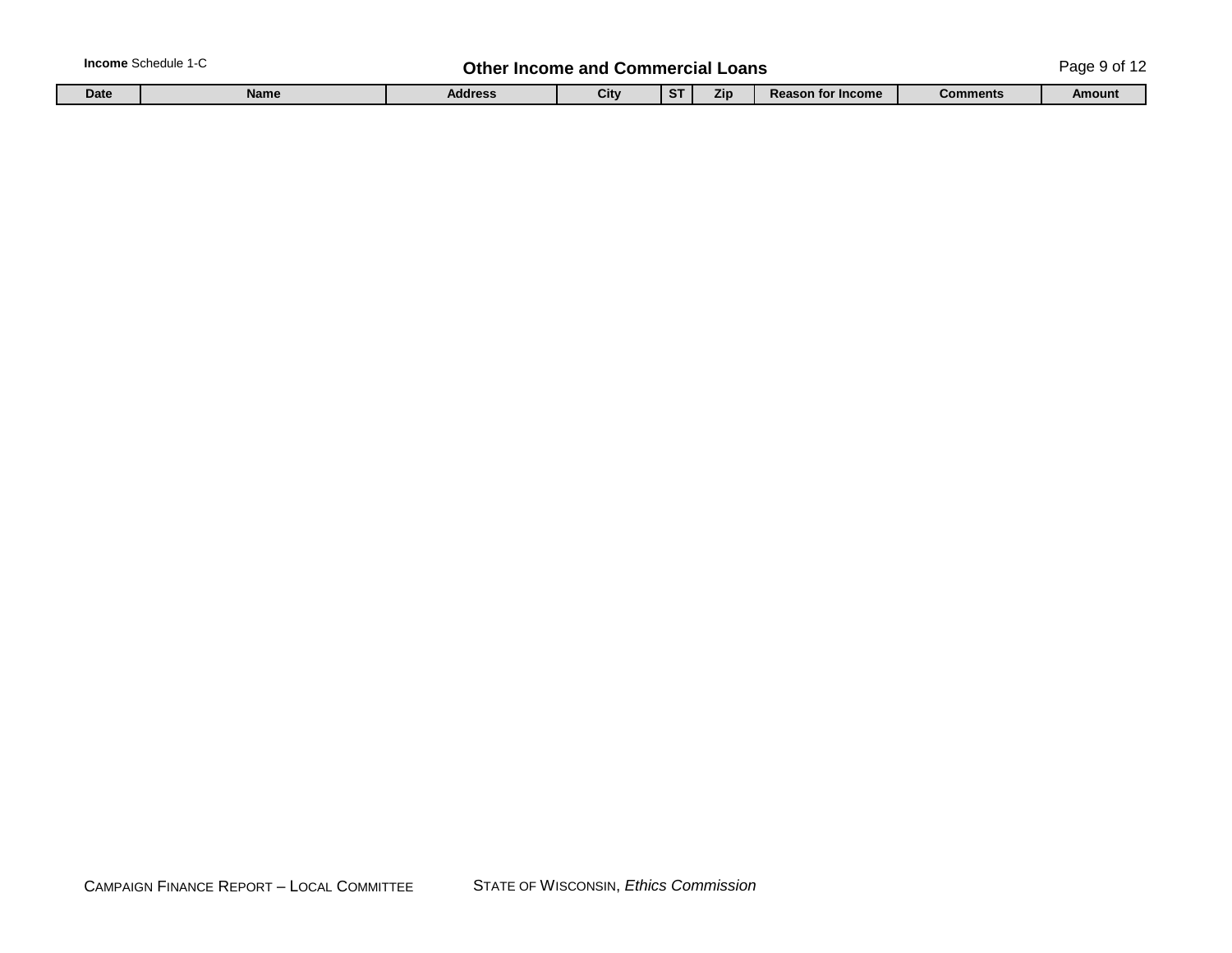|             | <b>Disbursements Schedule 2-B</b> | <b>Monetary Contributions to Committees (Transfers-Out)</b> |      |             |     |          | Page 10 of 12 |
|-------------|-----------------------------------|-------------------------------------------------------------|------|-------------|-----|----------|---------------|
| <b>Date</b> | <b>Committee Name</b>             | <b>Address</b>                                              | City | $_{\rm cr}$ | Zip | Comments | Amount        |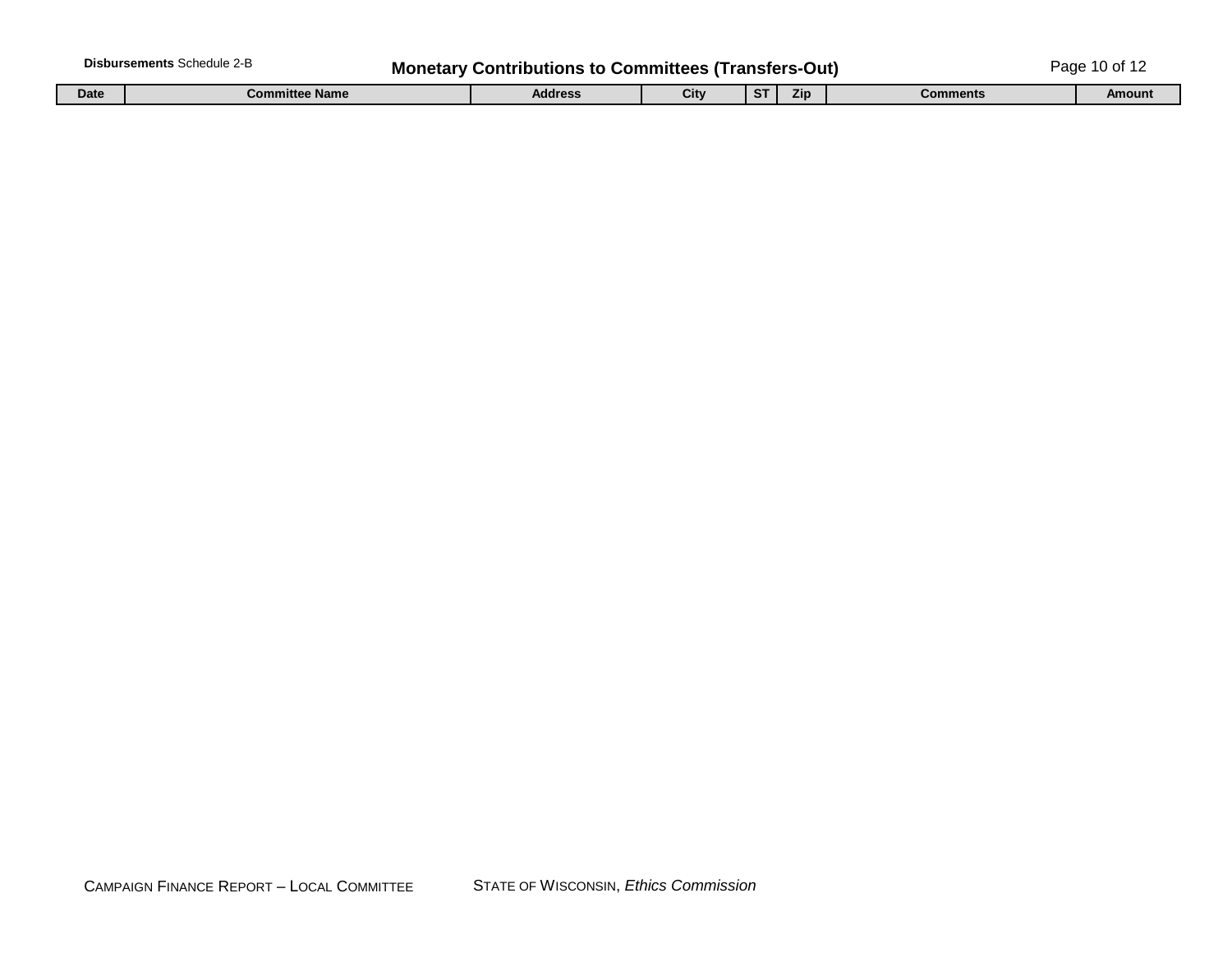# **Debts** Schedule 3-A **Incurred Obligations Excluding Loans (Unpaid Bills)** Page 11 of 12

| Outstanding<br>New Obligation<br>Balance.<br>City<br>Zip<br>Date<br><b>Address</b><br>$c_{\rm T}$<br>Name<br><b>Purpose</b><br><b>DI</b><br><b>This Period</b><br>Beainnina of<br>Period | Outstanding<br><b>Balance, Close</b><br>of Period |
|------------------------------------------------------------------------------------------------------------------------------------------------------------------------------------------|---------------------------------------------------|
|------------------------------------------------------------------------------------------------------------------------------------------------------------------------------------------|---------------------------------------------------|